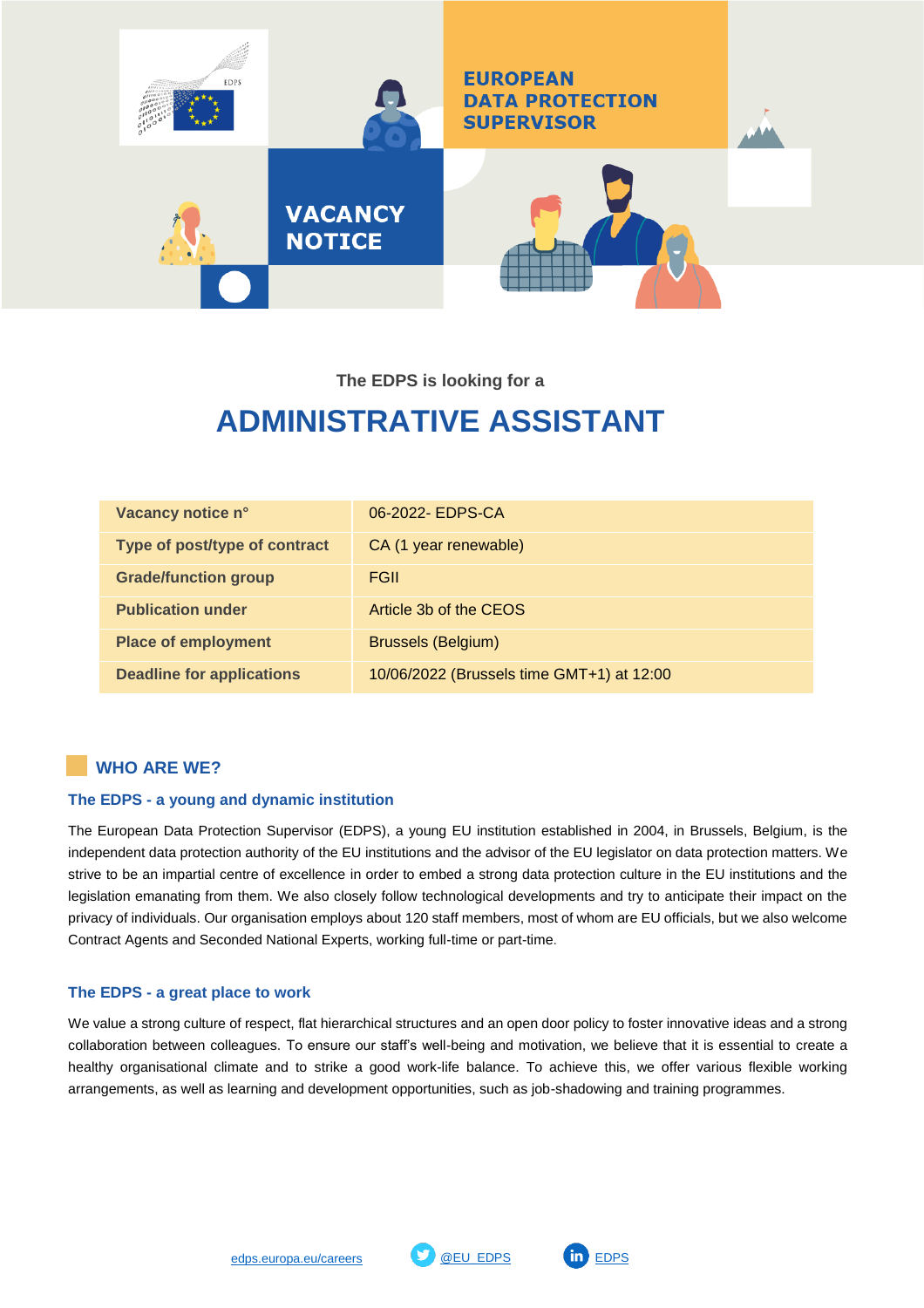# **WHO ARE WE LOOKING FOR?**

Someone who

- fits in an informal and friendly yet professional working environment;
- appreciates working collaboratively with other colleagues on a variety of different projects;
- brings their creativity and initiative to the table;
- enjoys engaging constructively with stakeholders, based on our core values: integrity, impartiality, transparency and pragmatism.

# **ABOUT THE POSITION**

Our job vacancy is in the **Technology and Privacy Unit**. The unit mainly analyses the implications of different technologies on data protection. We monitor new technologies to understand how they may influence data protection and raise awareness (e.g. via our TechDispatch or TechSonar initiatives, via guidelines). We contribute to inspections where technological issues are in the centre of processing (e.g. mobile apps) and are also responsible for audits of large scale IT systems such as the VISA Information system (VIS), Eurodac and the Schengen Information System (SIS II). In addition, we manage personal data breach notifications the EUIs report. You may find us contributing in the majority of EDPS files (e.g. consultations, inspections) as nowadays technology is an integral part of personal data processing and leading the files where technology is the main point of analysis (such as Artificial Intelligence)". Finally, our unit also provides the management and support of IT infrastructure and services to the EDPS, together with the European Parliament whose premises we use.

As a Secretary, your main responsibilities will include:

#### ADMINISTRATIVE SUPPORT TO THE HEAD OF UNIT

- Provide administrative assistance to the Head of Unit;
- Provide assistance by managing the inbox and calendar of the Head of Unit;
- Receive and filter telephone calls. Provide general information to public and internal stakeholders.

## ADMINISTRATIVE SUPPORT TO THE UNIT

- Take, transcribe and prepare notes, minutes, routine correspondence, presentations and other texts that are needed for the overall service activity;
- Provide lay-out and quality check of documents using Word, Excel and / or PowerPoint;
- Prepare / copy correspondence for transmission;
- Provide support with travel arrangements, mission orders and declaration of costs for Unit colleagues according to needs and priorities;
- Provide support for the organisation, budgetary requests and reporting of meetings, including reservation of rooms, catering orders.
- Provide support with budgetary matters linked to the unit tasks and activities.

## DOCUMENT MANAGEMENT

- Contribute to archiving correspondence (including registering in the EDPS' document management system CMS) and to storing, reproducing, circulating and / or retrieving documents;
- Open, register and filter incoming mail, route mail to appropriate individuals and keep mailing lists up to date;

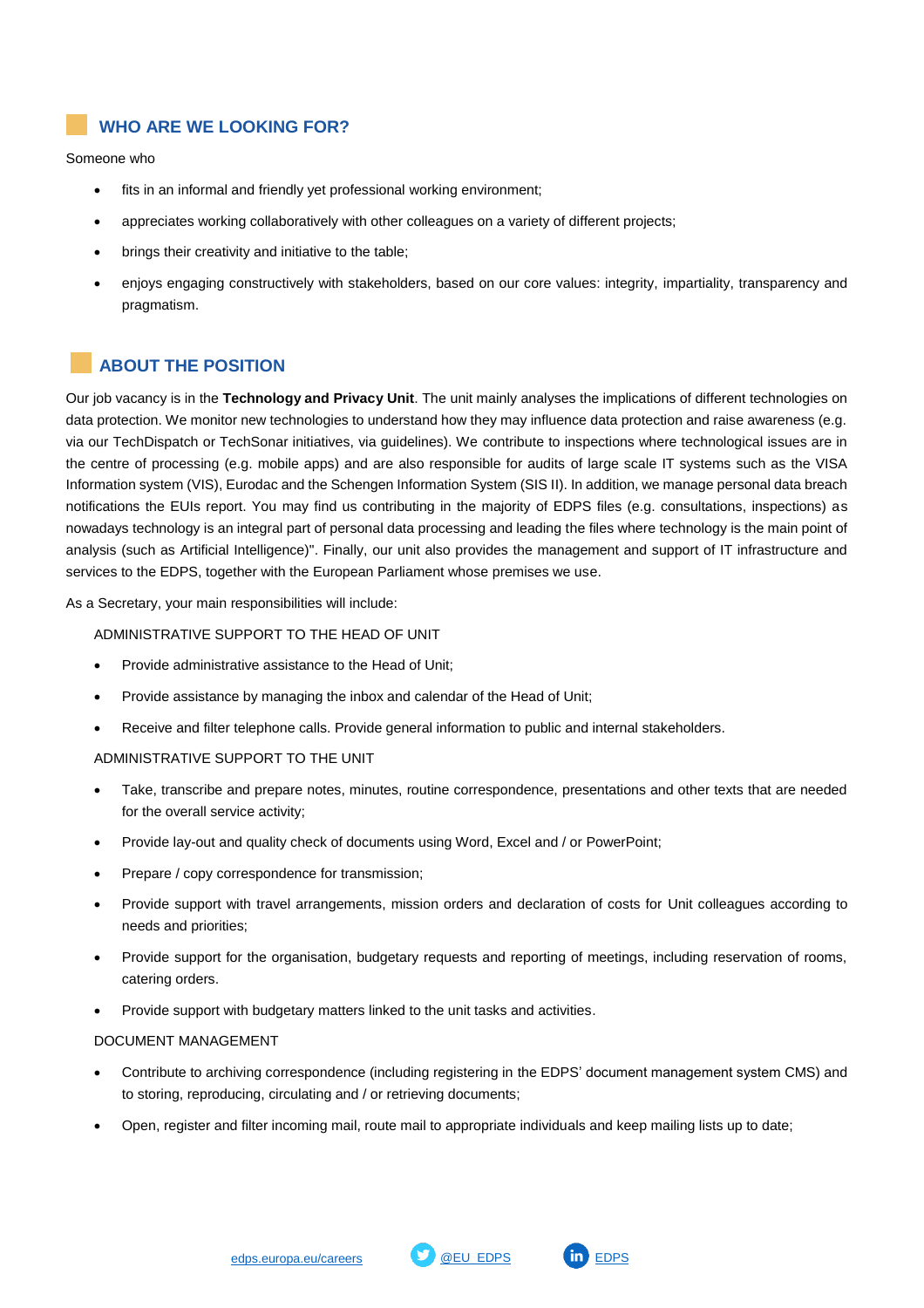Contribute to the management of Unit's functional mailboxes: dispatching of correspondence; registration of emails in the case management system;

You may also be required to carry out additional tasks when necessary and in the interest of the service.

## **OUR ELIGIBILITY AND SELECTION CRITERIA**

## **Eligibility criteria**

For your application to be considered, you must meet the following criteria by the deadline for submitting applications<sup>1</sup>:

- Post-secondary education of at least 3 years attested by a diploma, preferably directly related to the nature of the duties; or secondary education attested by a diploma giving access to post-secondary education and appropriate professional experience of at least three years;
- Candidates for this contract agent position must have passed the [EPSO Permanent CAST](https://epso.europa.eu/documents/2240_en) by the end of the recruitment process and are therefore encouraged to create a corresponding EPSO profile already with their application.

## **Selection criteria**

For this job vacancy, we are looking for someone with the following essential and advantageous skills and experience:

#### **Essential**

- At least 3 years of professional experience as secretary or administrative assistant; preferably in an EU institution or body;
- Sufficient knowledge of the structure and functioning of the European Union and of its institutions, in relation to the position;
- Very good knowledge of information technologies, experience relating using MS Office (Word, Power Point and Excel), Outlook;
- To be flexible, ready for multi-tasking and have problem solving skills;
- To be meticulous:
- To be motivated to learn;
- To have excellent organisation skills;
- To have excellent customer oriented and communication skills;
- Ability to work in a small team in the dynamic environment of a young institution;
- Sense of responsibility, initiative and human relations;
- A very good knowledge of English is essential.

#### **Advantageous**

1

- Knowledge of other official languages;
- Knowledge of information technologies and experience relating using AGM, MIPs and SYSPER would be considered as an advantage.



In case you will be offered the job, you must also provide evidence of EU nationality; have completed any compulsory military service; provide appropriate character references ( have no criminal record); pass the EU institutions' medical examination; be fluent in one of the EU languages and be able to work in a second EU language.